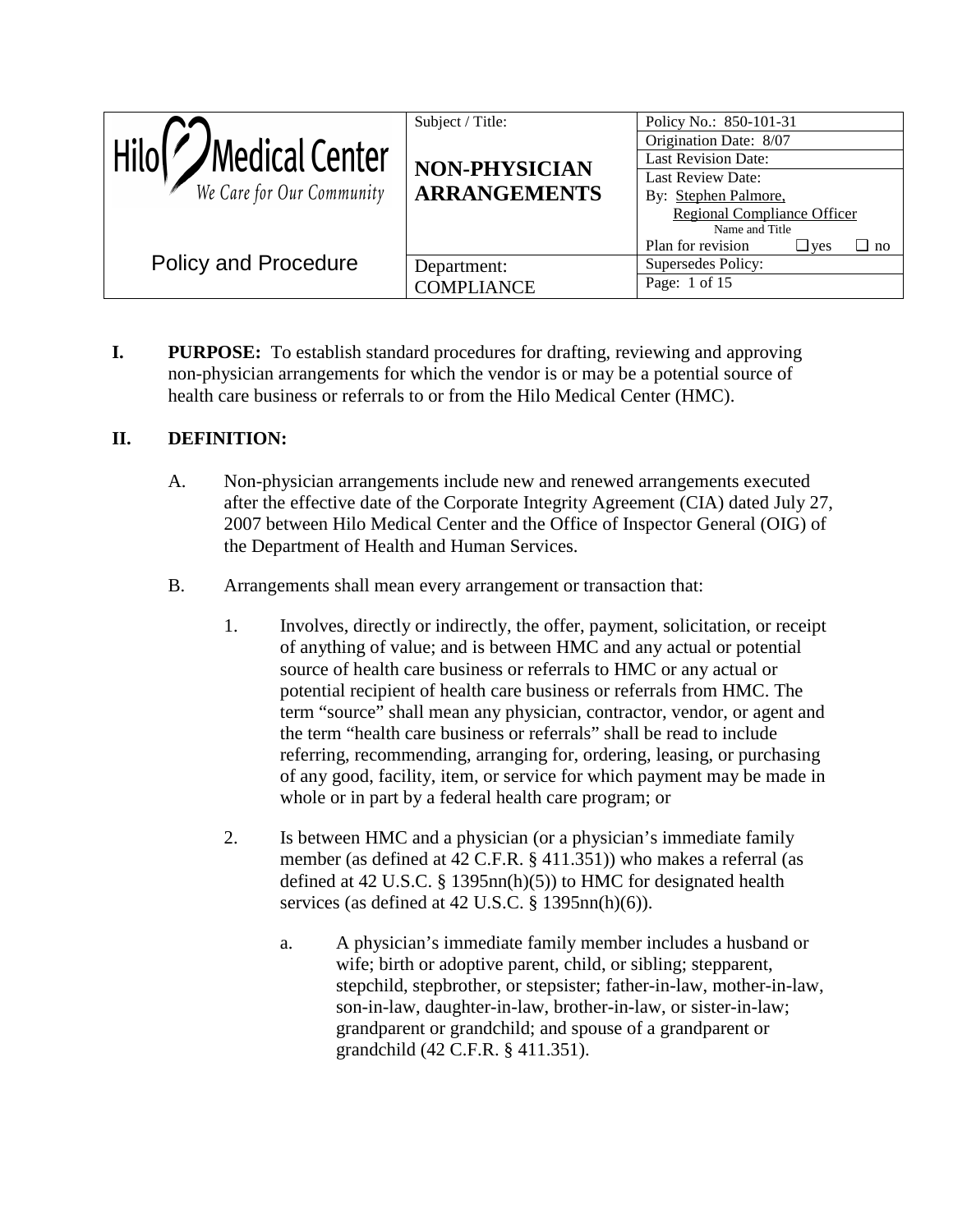| Subject: NON-PHYSICIAN ARRANGEMENTS | Policy No. 850-101-31 |
|-------------------------------------|-----------------------|
| Department: COMPLIANCE              | Page: $2$ of 15       |
| Origination Date: 8/07              | Last Revision:        |

- b. Referrals are defined as the request by a physician for the item or service, including the request by a physician for a consultation with another physician (and any test or procedure ordered by, or to be performed by (or under the supervision of) that other physician) or the request or establishment of a plan of care by a physician which includes the provision of the designated health service (42 U.S.C. § 1395nn(h)(5)).
- c. Designated health services include: clinical laboratory services; physical therapy services; occupational therapy services; radiology services (including magnetic resonance imaging, computerized axial tomography scans, ultrasound services, and nuclear medicine and supplies); radiation therapy services and supplies (including nuclear medicine and supplies); durable medical equipment and supplies; parenteral and enteral nutrients, equipment, and supplies; prosthetics, orthotics, and prosthetic devices and supplies; home health services; outpatient prescription drugs and inpatient and outpatient hospital services (42 U.S.C. § 1395nn(h)(6)).

#### **III. POLICY:**

- A. HMC shall ensure that non-physician arrangements comply with state and federal rules and regulations including the Anti-Kickback Statute and the Stark Law.
- B. The non-physician arrangements will be documented in writing, signed by all parties to the arrangement and will include the following terms:
	- 1. A specific and comprehensive description of the services or goods to be provided;
	- 2. The term of the non-physician contract;
	- 3. The contract remuneration;
	- 4. A requirement that the parties to the non-physician arrangement comply with the HMC compliance program and any state and federal rules and regulations including the Anti-Kickback Statute and the Stark Law.
- C. HMC shall ensure that the goods or services to be purchased do not exceed that which is reasonably necessary to accomplish the commercially reasonable business purpose of the arrangement.
- D. HMC shall ensure the storage and maintenance of all non-physician arrangements and any supporting documentation.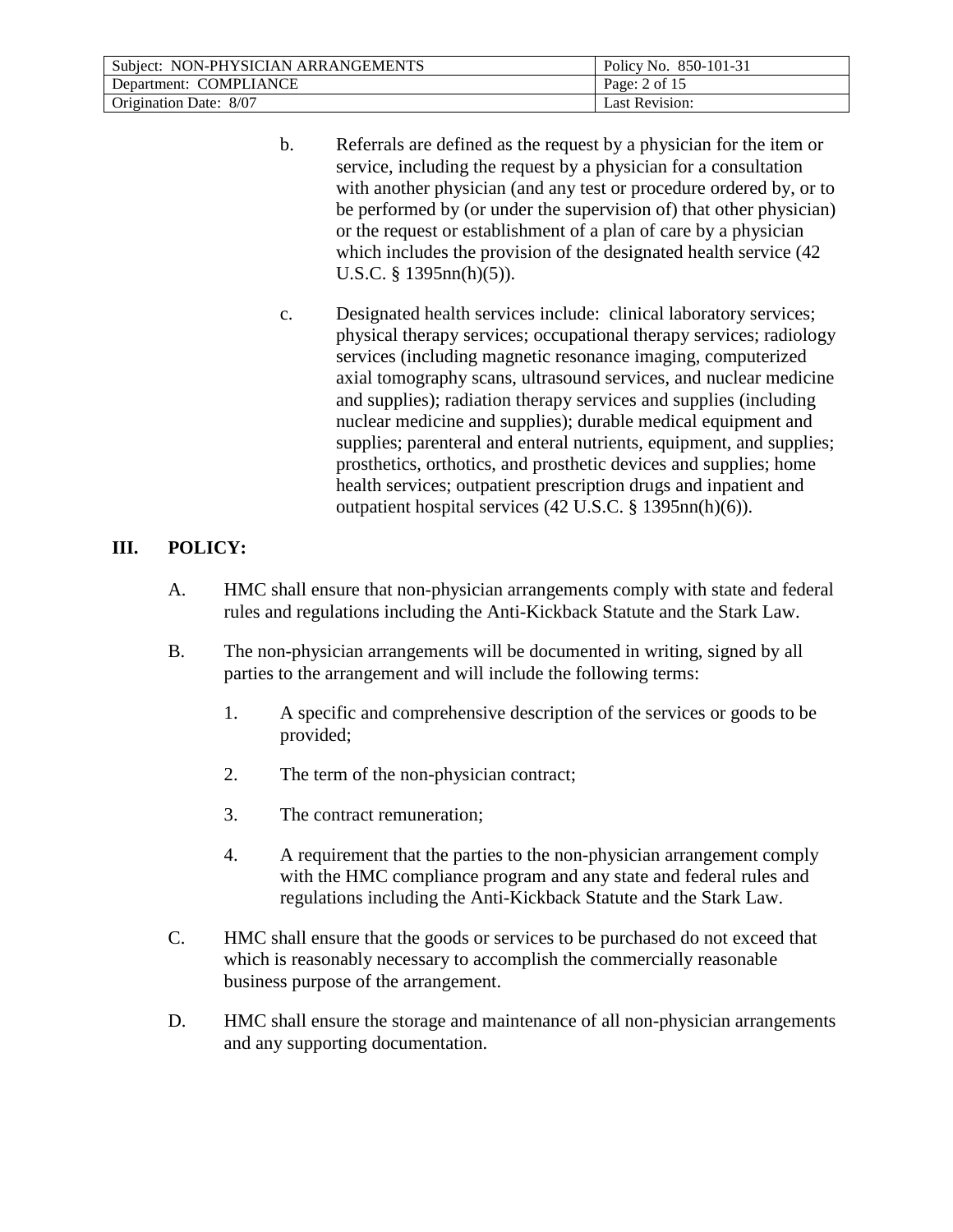| Subject: NON-PHYSICIAN ARRANGEMENTS | Policy No. 850-101-31 |
|-------------------------------------|-----------------------|
| Department: COMPLIANCE              | Page: 3 of 15         |
| Origination Date: 8/07              | <b>Last Revision:</b> |

#### **IV. PROCEDURE:**

- A. The HMC technical representative (TR) identifies a need to purchase goods and/or services.
- B. The HMC TR completes a purchase request or purchase requisition and any certifications required.
	- 1. The HMC TR completes a purchase request or purchase requisition to adequately define the scope of services or the specifications of goods being requested, the value of the goods and/or services, and the period during which the services or services will be provided. Refer to Appendix A for a sample of the Purchase Request Form. Refer to Appendix B for a sample of the Purchase Requisition Form.
	- 2. The HMC TR or designee also certifies that the goods or services to be purchased are reasonable and necessary by completing and signing the Non-Physician Vendor Compliance Certification Form. Refer to Appendix C for a sample of this certification form.
	- 3. The HMC TR or designee also completes additional certifications as needed based upon the requirements of the Anti-Kickback Statute safe harbors
- C. For purchase requests, the following steps are completed:
	- 1. The HMC Chief Financial Officer (CFO) reviews and signs the purchase request to indicate that funds are available and will be expended for the requested goods or services.
	- 2. The HMC Chief Executive Officer (CEO) reviews and signs the purchase request to indicate notification of the requested goods or services.
- D. The HMC TR forwards the purchase request or purchase requisition with the required certifications to Materials Management (MM).
- E. MM reviews the purchase request or purchase requisition for completeness and verifies that the required certifications are attached.
	- 1. If the purchase request or purchase requisition or required certifications are not complete, the following steps are performed:
		- a. MM returns the purchase request or purchase requisition and certifications to the HMC TR.
		- b. The HMC TR completes the purchase request or purchase requisition and/or required certifications. Return to Step D.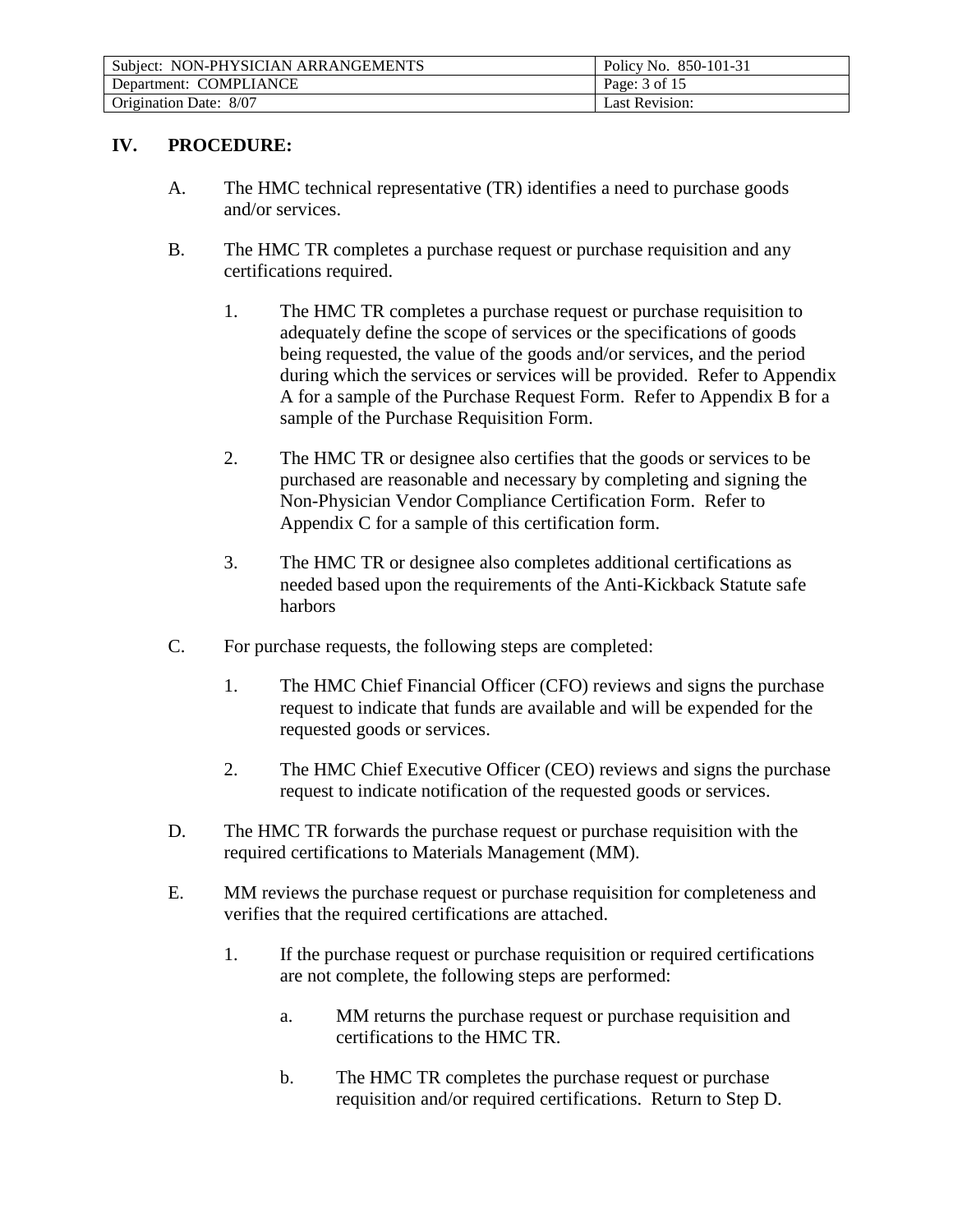| Subject: NON-PHYSICIAN ARRANGEMENTS | Policy No. 850-101-31 |
|-------------------------------------|-----------------------|
| Department: COMPLIANCE              | Page: 4 of 15         |
| Origination Date: 8/07              | Last Revision:        |

- 2. If the purchase request or purchase requisition and required certifications are complete, proceed to the next step.
- F. MM determines whether a purchase order (PO) or a contract is required in accordance with HRS section 103D.
	- 1. For a PO, the following steps are completed:
		- a. MM screens new vendors listed on the purchase request or purchase requisition against the Exclusion Lists. Refer to Policy No.: 850-101-25 Screening and Removal of Ineligible Persons for the screening procedures.
			- i. If the vendor is identified on an Exclusion List, the following steps are completed:
				- a) MM notifies the HMC TR of the exclusion.
				- b) The HMC TR notifies the vendor of the exclusion. Stop.
			- ii. If the vendor is not identified on an Exclusion List, proceed to the next step.
		- b. MM determines whether the vendor is included as a vendor under the Group Purchasing Organization (GPO) contract or previously signed an HMC vendor letter agreement.
			- i. If the vendor is included as a vendor under the GPO contract, proceed to Step F.1.h.
			- ii. If the vendor previously signed an HMC vendor letter agreement and the agreement is still in effect, proceed to Step F.1.g.
			- iii. If the vendor has not signed an HMC vendor letter agreement or previously signed an HMC vendor letter agreement for which the agreement has expired, proceed to the next step.
		- c. MM forwards two signed copies of the HMC vendor letter agreement to the vendor for review along with copies of the HMC Code of Conduct and the Anti-Kickback Statute and Stark Law policies and procedures. The HMC vendor letter agreement must contain or comply with the following: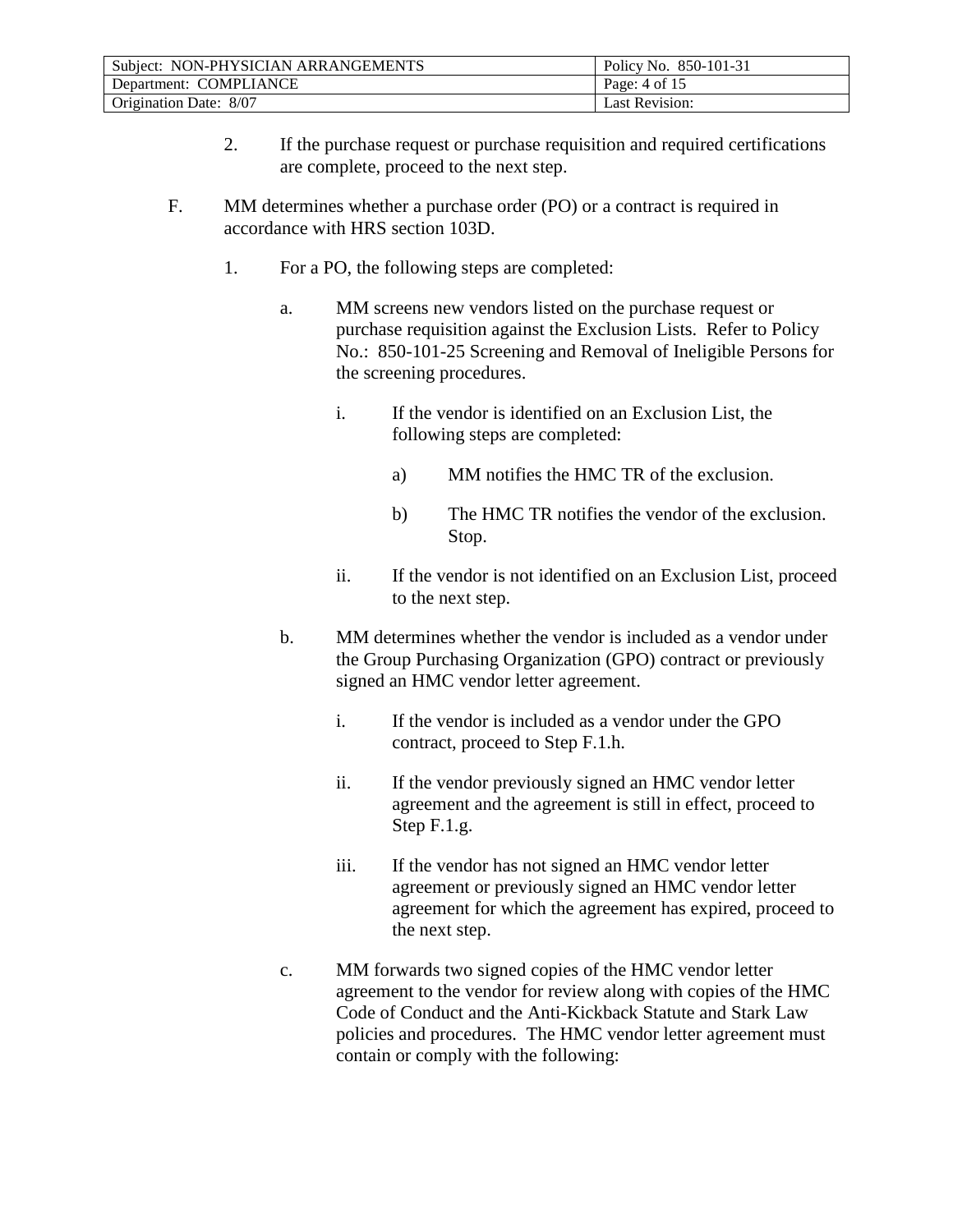| Subject: NON-PHYSICIAN ARRANGEMENTS | Policy No. 850-101-31 |
|-------------------------------------|-----------------------|
| Department: COMPLIANCE              | Page: 5 of 15         |
| Origination Date: 8/07              | Last Revision:        |

| i.   |                                                                                       | The HMC vendor form letter has been reviewed by HMC<br>legal counsel with knowledge of the appropriate state and<br>federal rules and regulations to ensure that the arrangement<br>does not violate the Anti-Kickback Statute and Stark Law.                                                                                                                                                                                                                                                                                                                              |
|------|---------------------------------------------------------------------------------------|----------------------------------------------------------------------------------------------------------------------------------------------------------------------------------------------------------------------------------------------------------------------------------------------------------------------------------------------------------------------------------------------------------------------------------------------------------------------------------------------------------------------------------------------------------------------------|
| ii.  | The HMC vendor letter agreement is signed by the HMC<br>CEO or designee.              |                                                                                                                                                                                                                                                                                                                                                                                                                                                                                                                                                                            |
| iii. | The HMC vendor letter agreement lists the following<br>vendor compliance obligations: |                                                                                                                                                                                                                                                                                                                                                                                                                                                                                                                                                                            |
|      | a)                                                                                    | The vendor shall comply with HMC's compliance<br>program including any training requirements.                                                                                                                                                                                                                                                                                                                                                                                                                                                                              |
|      | b)                                                                                    | Certification by the vendor to the arrangement that<br>the parties shall not violate the Anti-Kickback<br>Statute and Stark Law with respect to the<br>performance of the arrangement.                                                                                                                                                                                                                                                                                                                                                                                     |
|      | $\mathbf{c})$                                                                         | A requirement that the vendor will immediately<br>notify the HMC TR of any exclusion, debarment,<br>suspension or other ineligibility to participate in the<br>federal health care programs or in federal<br>procurement or nonprocurement programs or of any<br>conviction of a criminal offense that falls within the<br>ambit of 42 U.S.C. $\S$ 1320a-7(a) but has not yet<br>been excluded, debarred, suspended, or otherwise<br>declared ineligible. Refer to Policy No.: 850-101-<br>25 Screening and Removal of Ineligible Persons for<br>the screening procedures. |

- d. The prospective vendor reviews the HMC vendor letter agreement.
	- i. If the vendor does not sign the HMC vendor letter agreement, MM notifies a Senior Manager to resolve the issue. Stop.
	- ii. If the vendor signs and returns the HMC vendor letter agreement, proceed to the next step.
- e. MM files the executed HMC vendor letter agreement and any supporting documentation in the corresponding vendor's file. Refer to Policy No.: 85-101-22 Compliance Record Management for the procedures to retain, store, retrieve and destroy documents and records relating to the HMC compliance program.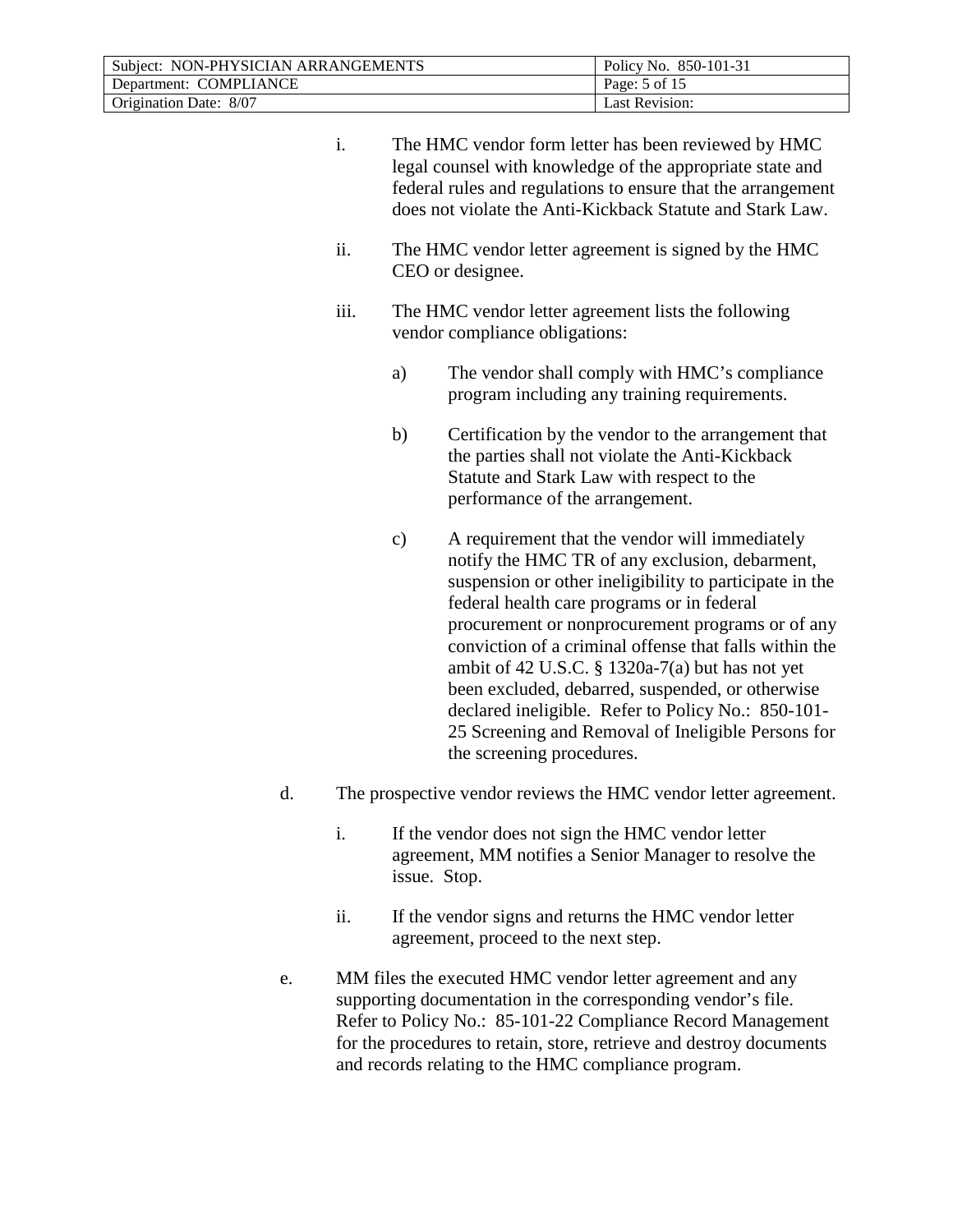| Subject: NON-PHYSICIAN ARRANGEMENTS | Policy No. 850-101-31 |
|-------------------------------------|-----------------------|
| Department: COMPLIANCE              | Page: 6 of $15$       |
| Origination Date: 8/07              | <b>Last Revision:</b> |

- f. MM forwards a copy of the executed HMC vendor letter agreement (hard copy or electronic) to Accounts Payable.
- g. MM enters the following information for the PO into the Arrangements Tracking database:
	- i. Vendor arrangement information (e.g., vendor name, contract no., etc.);
	- ii. Date of exclusion screening (Exclusion Date);
	- iii. Effective date and expiration date of the vendor letter to indicate that the vendor letter was executed;
	- iv. Other required arrangement information (e.g., screening criteria for the Anti-Kickback Statute and Stark Law)
- h. MM completes the PO and forwards the order to the vendor. Stop, the PO process is complete.
- 2. For a contract, MM forwards the purchase request or purchase requisition with the required certifications to the HMC Contract Manager.
- G. The HMC Contract Manager screens the vendors against the Exclusion Lists. Refer to Policy No.: 850-101-25 Screening and Removal of Ineligible Persons for the screening procedures.
	- 1. If a vendor is identified on an Exclusion List, the following steps are completed:
		- a. The HMC Contract Manager notifies the HMC TR.
		- b. The HMC TR notifies the vendor of the exclusion. Stop.
	- 2. If the vendor is not identified on an Exclusion List, proceed to the next step.
- H. The HMC Contract Manager ensures that a fair market pricing (FMP) analysis is completed. The HMC Contract Manager also ensures that any data and materials used in the FMP analysis are documented.
	- 1. For the purchase of equipment, MM completes an FMP analysis by obtaining equipment purchasing information from the ECRI database. MM provides the FMP analysis to the HMC Contract Manager.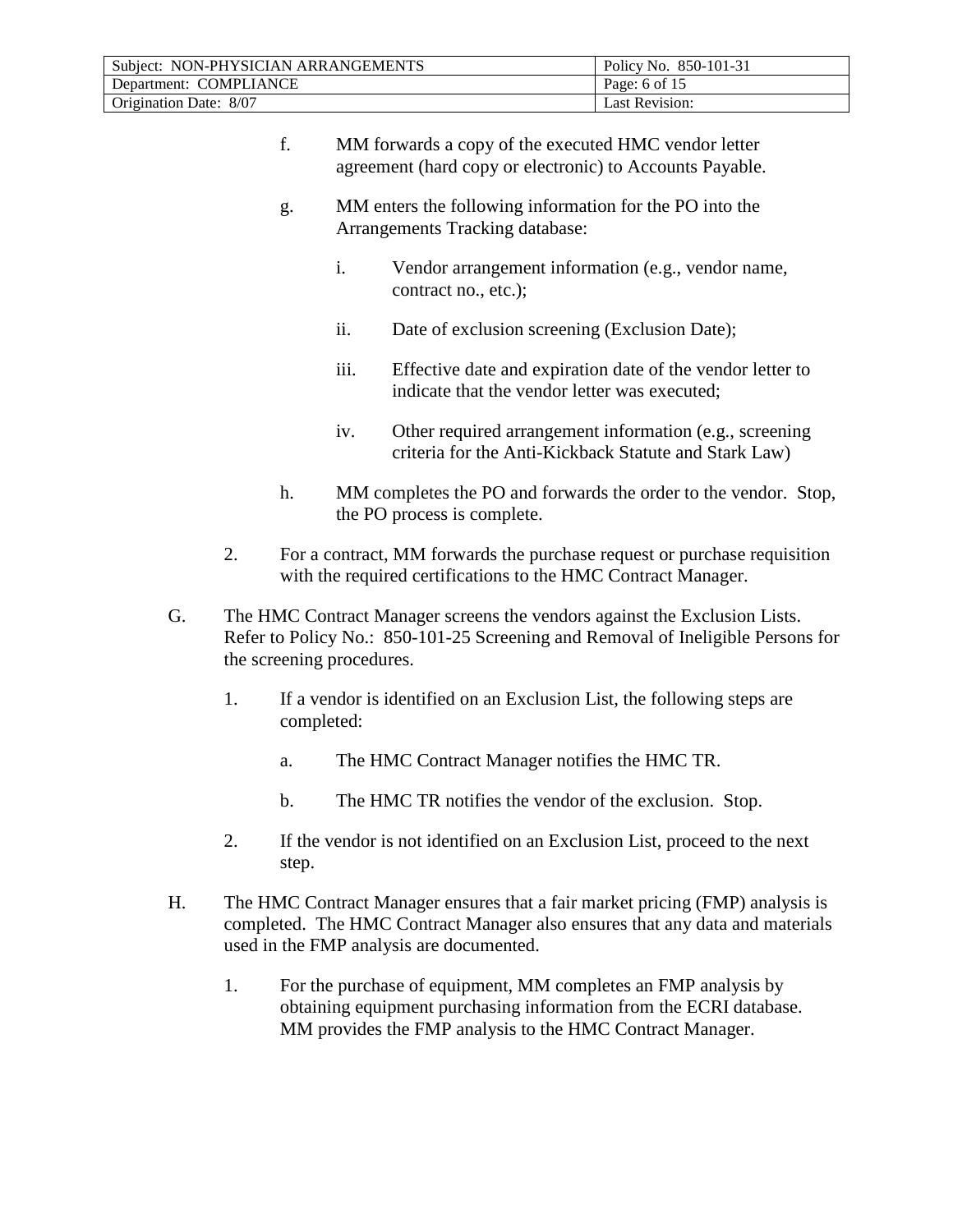| Subject: NON-PHYSICIAN ARRANGEMENTS | Policy No. 850-101-31 |
|-------------------------------------|-----------------------|
| Department: COMPLIANCE              | Page: 7 of 15         |
| Origination Date: 8/07              | Last Revision:        |

- 2. The solicitation process serves as the FMP analysis for services or goods that are purchased via solicitation (e.g., Request for Proposal, Request for Quotation, etc.).
- I. The HMC Contract Manager drafts the contract for the non-physician arrangement and completes the Contract Routing Form. Refer to Appendix D for a sample of the Contract Routing Form. The written contract must include the following terms:
	- 1. A specific and comprehensive description of the service(s) and/or good(s) to be provided.
	- 2. The term or period of the contract.
	- 3. The contract renumeration.
	- 4. The vendor's compliance obligations:
		- a. The vendor shall comply with HMC's compliance program including any training if required.
		- b. Certification by the vendor to the arrangement that the parties shall not violate the Anti-Kickback Statute and Stark Law with respect to the performance of the arrangement.
		- c. A requirement that the vendor will immediately notify the HMC TR of any exclusion, debarment, suspension or other ineligibility to participate in the federal health care programs or in federal procurement or nonprocurement programs or of any conviction of a criminal offense that falls within the ambit of 42 U.S.C. § 1320a-7(a) but has not yet been excluded, debarred, suspended, or otherwise declared ineligible. Refer to Policy No.: 850-101-25 Screening and Removal of Ineligible Persons for the screening procedures.
- J. The HMC Contract Manager preliminarily screens the non-physician contract against the Anti-Kickback Statute and Stark Law by entering the contract information into the Arrangements Tracking database. The following information is entered into the Arrangements Tracking database:
	- 1. Vendor arrangement information (e.g., vendor name, contract no., etc.);
	- 2. Date of exclusion screening (Exclusion Date);
	- 3. Other required arrangement information.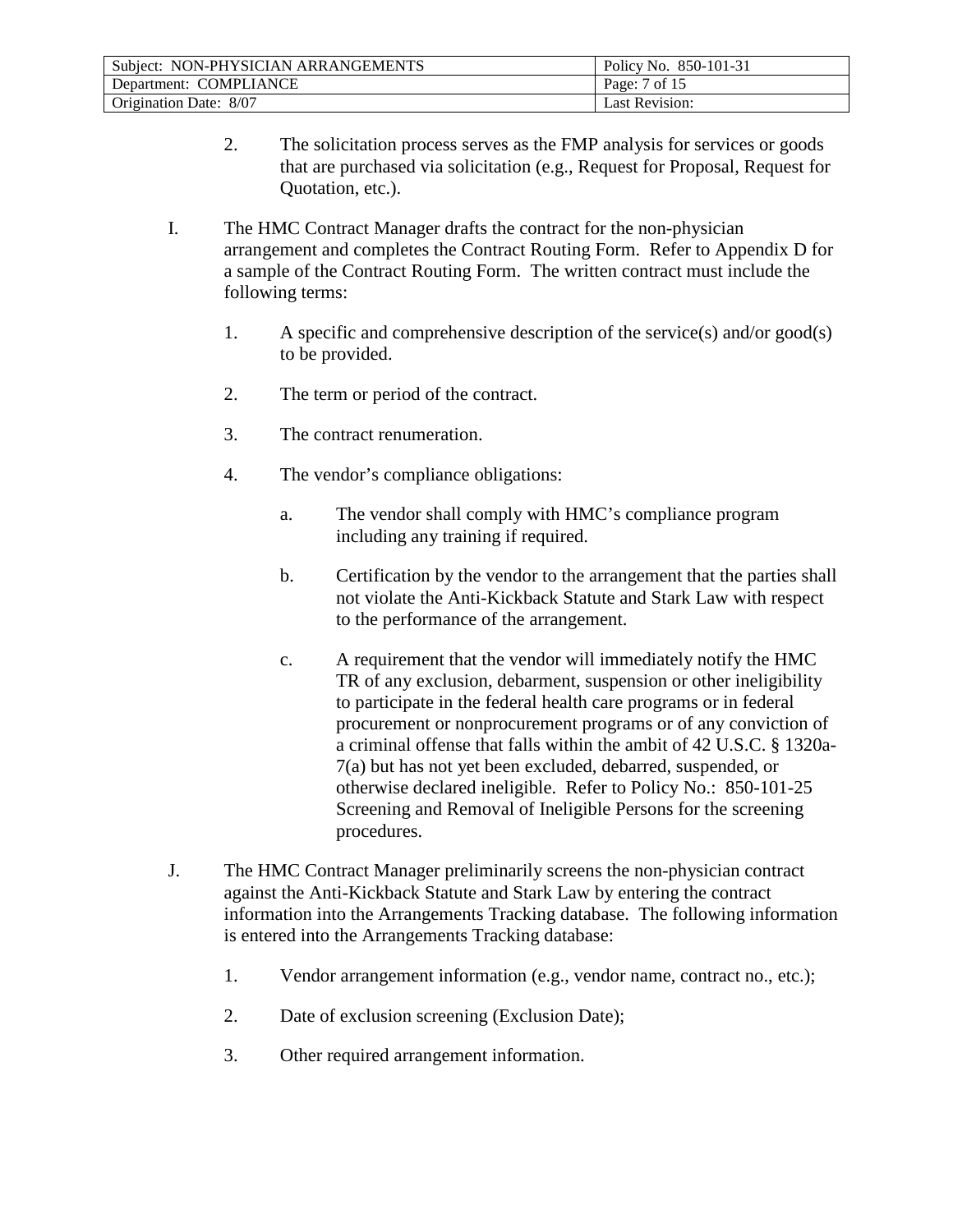| Subject: NON-PHYSICIAN ARRANGEMENTS | Policy No. 850-101-31 |
|-------------------------------------|-----------------------|
| Department: COMPLIANCE              | Page: 8 of 15         |
| Origination Date: 8/07              | <b>Last Revision:</b> |

- K. The HMC Contract Manager forwards a draft of the contract and all supporting documentation to the HMC legal counsel for review.
- L. The HMC legal counsel with knowledge of the appropriate state and federal rules and regulations reviews all non-physician contracts to ensure that the arrangement does not violate the Anti-Kickback Statute and Stark Law. If issues or questions result from the legal review, the HMC legal counsel works with the HMC Contract Manager to resolve the issue(s). The HMC legal counsel revises the non-physician contract accordingly and returns it to the HMC Contract Manager.
- M. The HMC legal counsel signs the Contract Routing Form or provides an email notification to the HMC Contract Manager to indicate that the legal review of the non-physician arrangement was completed.
- N. If necessary, the HMC Contract Manager revises the information previously entered into the Arrangements Tracking database to reflect any changes made to the non-physician arrangement.
- O. If the remuneration for the non-physician arrangement is greater than \$2,000,000, the HMC Contract Manager forwards the non-physician arrangement and the supporting documents to the Board responsible for HMC activities for review.
	- 1. If the Board does not approve the non-physician arrangement, the following steps are completed:
		- a. The denial is documented in the meeting minutes and the Board notifies the HMC Contract Manager of the denial and reason.
		- b. The HMC Contract Manager notifies the HMC TR. Stop.
	- 2. If the Board approves the non-physician arrangement, the approval is documented in the meeting minutes. The Board forwards a copy of the meeting minutes to the HMC Contract Manager to include in the appropriate contract file. Proceed to the next step.
- P. The HMC Contract Manager forwards two copies of the non-physician contract to the prospective vendor for review along with copies of the HMC Code of Conduct and the Anti-Kickback Statute and Stark Law policies and procedures.
- Q. The prospective vendor reviews the contract.
	- 1. If the vendor requests changes to the contract language, the HMC Contract Manager reviews the contract language changes to determine whether to revise the non-physician contract.
		- a. If the HMC Contract Manager decides to request changes to the contract language, the HMC Contract Manager emails the contract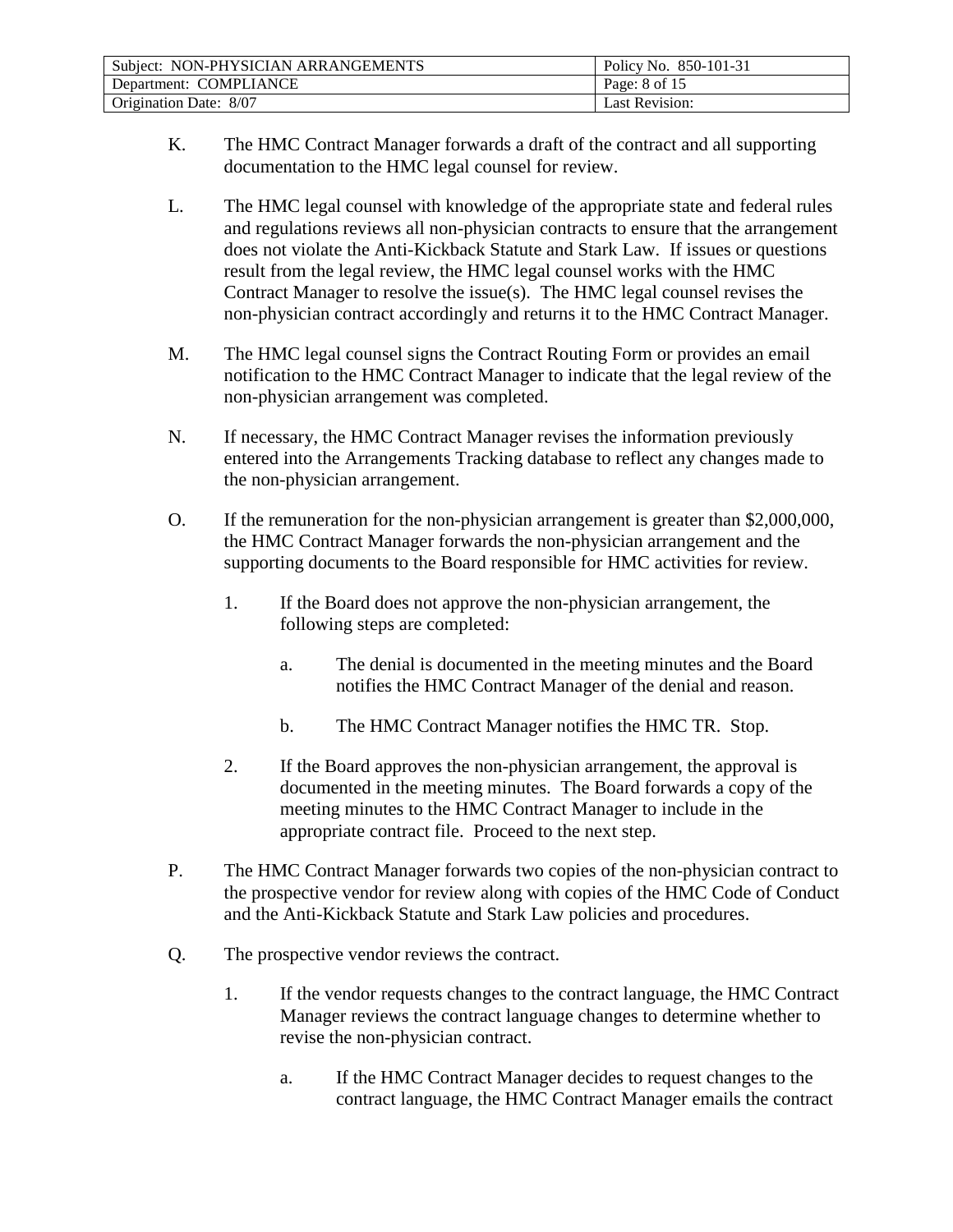| Subject: NON-PHYSICIAN ARRANGEMENTS | Policy No. 850-101-31 |
|-------------------------------------|-----------------------|
| Department: COMPLIANCE              | Page: 9 of 15         |
| Origination Date: 8/07              | Last Revision:        |

language changes to the HMC legal counsel for review. Return to Step L.

- b. If the HMC Contract Manager decides not to modify the contract language, the HMC Contract Manager notifies the vendor of this decision.
	- i. If the vendor wants to proceed with contracting, go to Step Q.2.
	- ii. If the vendor does not want to continue with contracting, stop.
- 2. If the vendor requests changes to the arrangement remuneration, the following are performed:
	- a. If the revised arrangement remuneration is less than or equal to \$2,000,000, the HMC Contract Manager reviews the changes with the HMC CEO and the HMC CFO.
		- i. If the HMC CEO and the HMC CFO approve the remuneration change, the HMC Contract Manager ensures that the FMP analysis is revised. The HMC Contract Manager notifies the HMC legal counsel of the change. Return to Step L.
		- ii. If the HMC CEO and the HMC CFO deny the remuneration change, the HMC Contract Manager notifies the vendor of this decision.
			- a) If the vendor wants to proceed with contracting, go to Step Q.3.
			- b) If the vendor does not want to continue with contracting, stop.
	- b. If the revised arrangement remuneration is greater than \$2,000,000, the HMC Contract Manager reviews the changes with the Board responsible for HMC activities.
		- i. If the Board approves the remuneration change, the HMC Contract Manager ensures that the FMP analysis is revised. The HMC Contract Manager notifies the HMC legal counsel of the change. Return to Step L.
		- ii. If the Board denies the remuneration change, the HMC Contract Manager notifies the vendor of this decision.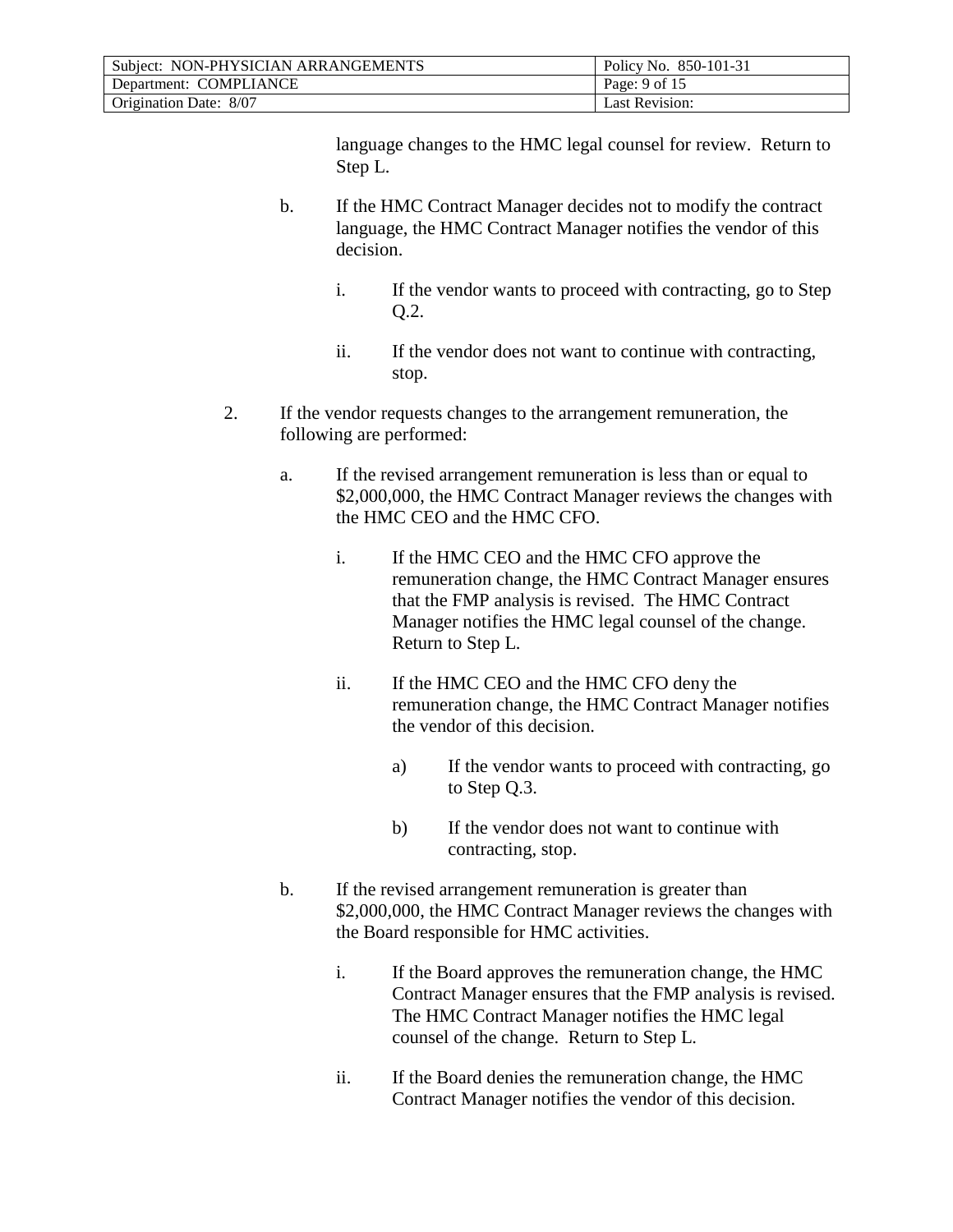| Subject: NON-PHYSICIAN ARRANGEMENTS | Policy No. 850-101-31 |
|-------------------------------------|-----------------------|
| Department: COMPLIANCE              | Page: 10 of 15        |
| Origination Date: 8/07              | <b>Last Revision:</b> |

- a) If the vendor wants to proceed with contracting, go to Step Q.3.
- b) If the vendor does not want to continue with contracting, stop.
- 3. If the vendor does not request changes to the non-physician contract, the vendor signs the non-physician contract and forwards the signed contract to the HMC Contract Manager.
- R. The HMC CFO signs the Contract Routing Form.
- S. The Hawaii Health Systems Corporation (HHSC) President/CEO or HMC CEO signs the non-physician contract.
	- 1. If the remuneration is greater than \$2,000,000, the HHSC President/CEO signs the contract.
	- 2. If the remuneration is less than or equal to \$2,000,000, the HMC CEO signs the contract.
- T. The HMC Contract Manager indicates that the non-physician arrangement was executed in the Arrangements Tracking database by entering the contract effective date and expiration date.
- U. The HMC Contract Manager forwards one executed copy of the contract to the vendor.
- V. The HMC Contract Manager files the other copy of the executed non-physician arrangement and the supporting documents in the corresponding vendor's file. Refer to Policy No.: 850-101-22 Compliance Record Management for the procedures to retain, store, retrieve and destroy documents and records relating to the HMC compliance program. The supporting documents include but are not limited to:
	- 1. Executed non-physician contract signed by all parties;
	- 2. The FMP analysis;
	- 3. The original purchase request or purchase requisition form;
	- 4. Non-Physician Vendor Compliance Certification Form and other certifications as required; and
	- 5. The Contract Routing Form (includes proof of legal review if required).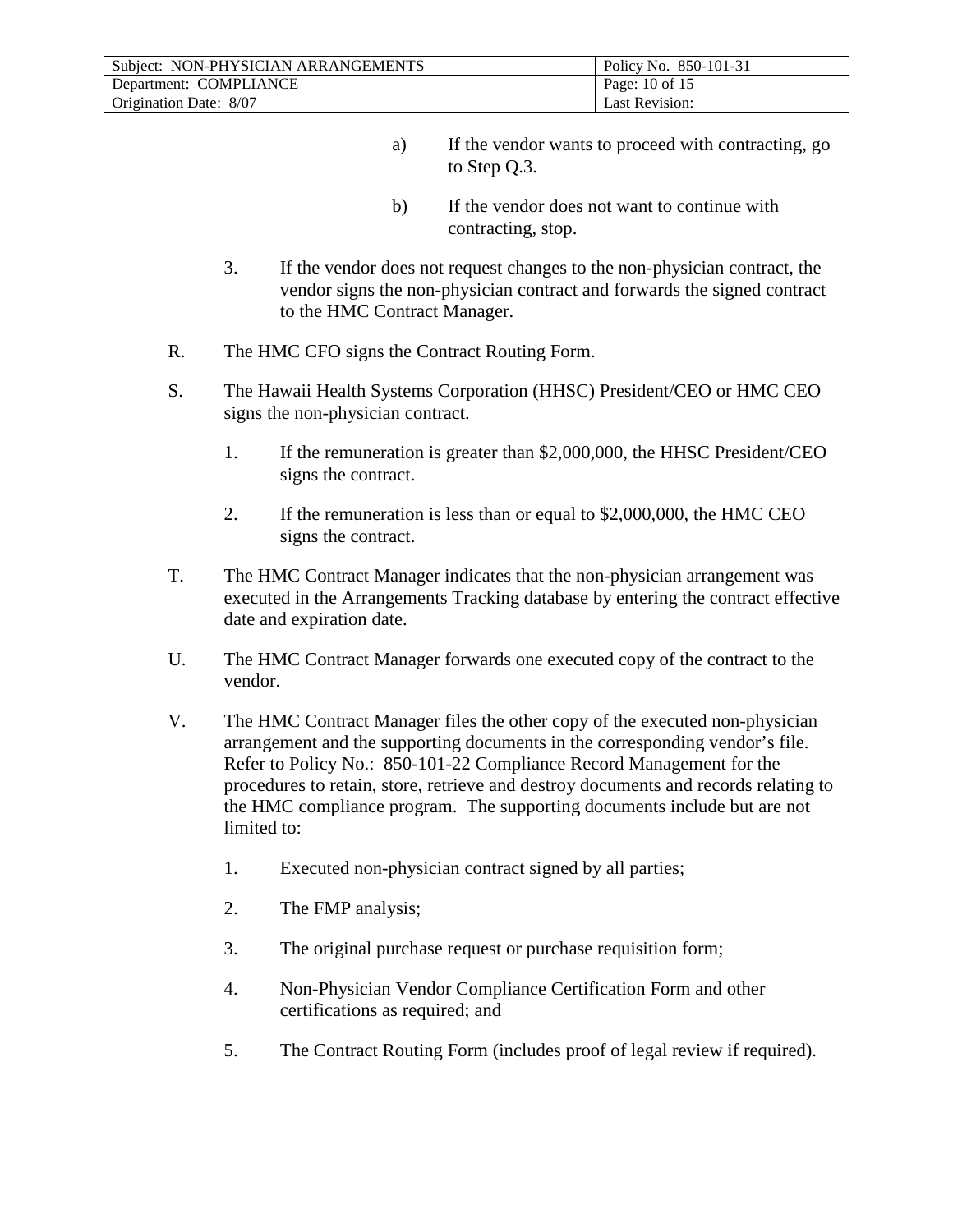| Subject: NON-PHYSICIAN ARRANGEMENTS | Policy No. 850-101-31 |
|-------------------------------------|-----------------------|
| Department: COMPLIANCE              | Page: 11 of 15        |
| Origination Date: 8/07              | Last Revision:        |

- W. The HMC Contract Manager forwards a copy of the contract (hard copy or electronic) to the following:
	- 1. The HMC TR;
	- 2. MM;
	- 3. Accounts Payable; and
	- 4. The HHSC Contracting department, if required.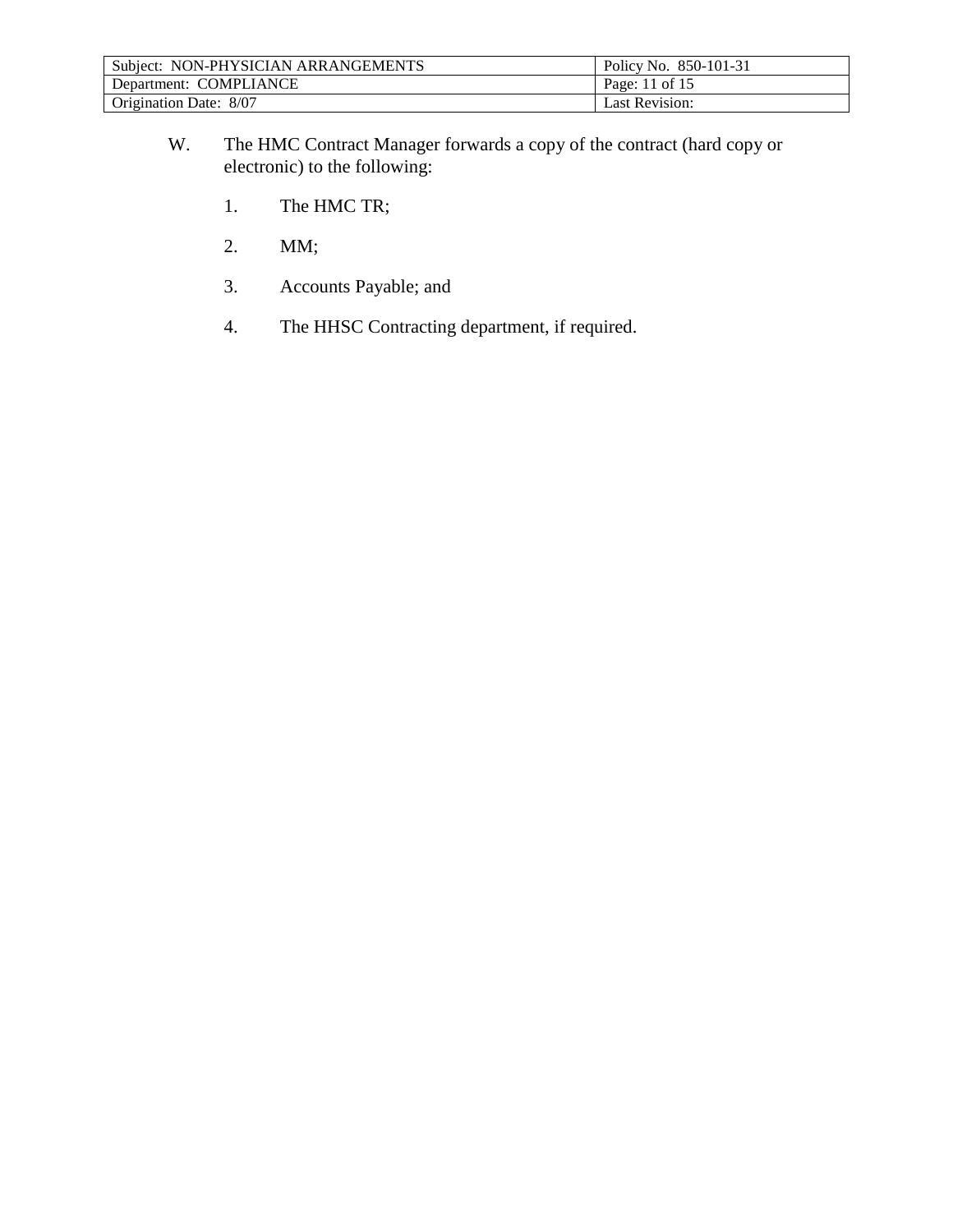| <b>PURCHASE REQUEST</b><br>HAWAII HEALTH SYSTEMS CORPORATION HILO MEDICAL CENTER                                                                                                                                                                                                                                                                                                                                                                                                                                                                                       |                                             |                        |                                                |                                                   |       |  |  |
|------------------------------------------------------------------------------------------------------------------------------------------------------------------------------------------------------------------------------------------------------------------------------------------------------------------------------------------------------------------------------------------------------------------------------------------------------------------------------------------------------------------------------------------------------------------------|---------------------------------------------|------------------------|------------------------------------------------|---------------------------------------------------|-------|--|--|
| 1. Date Prepared:                                                                                                                                                                                                                                                                                                                                                                                                                                                                                                                                                      |                                             |                        |                                                |                                                   |       |  |  |
| *Please Check One:                                                                                                                                                                                                                                                                                                                                                                                                                                                                                                                                                     |                                             |                        | <b>Regional Materials Manager Initials</b>     |                                                   |       |  |  |
| New PR $\Box$<br>- OR -<br>Revised PR                                                                                                                                                                                                                                                                                                                                                                                                                                                                                                                                  |                                             |                        |                                                |                                                   |       |  |  |
| 2.REQUESTING FACILITY or System Wide:                                                                                                                                                                                                                                                                                                                                                                                                                                                                                                                                  |                                             | <b>3. REQUIREMENTS</b> |                                                |                                                   |       |  |  |
|                                                                                                                                                                                                                                                                                                                                                                                                                                                                                                                                                                        |                                             | New Contract - OR -    |                                                |                                                   |       |  |  |
|                                                                                                                                                                                                                                                                                                                                                                                                                                                                                                                                                                        |                                             |                        |                                                | Contract Amendment - Identify Existing Contract # |       |  |  |
| Name:<br>Title:                                                                                                                                                                                                                                                                                                                                                                                                                                                                                                                                                        |                                             |                        | Goods Services Construction Physician Services |                                                   |       |  |  |
| Phone No.:<br>Fax No.:                                                                                                                                                                                                                                                                                                                                                                                                                                                                                                                                                 |                                             |                        | Direct Patient Related Goods/Services          |                                                   |       |  |  |
| Technical Rep. Name:                                                                                                                                                                                                                                                                                                                                                                                                                                                                                                                                                   |                                             |                        |                                                |                                                   |       |  |  |
| Phone:                                                                                                                                                                                                                                                                                                                                                                                                                                                                                                                                                                 |                                             |                        | Total Contract Value (Current NTE): \$         |                                                   |       |  |  |
|                                                                                                                                                                                                                                                                                                                                                                                                                                                                                                                                                                        |                                             |                        | <b>Estimated Amended Contract NTE: \$</b>      |                                                   |       |  |  |
| 4. DETAIL DESCRIPTION OF GOODS AND SERVICES REQUESTED:                                                                                                                                                                                                                                                                                                                                                                                                                                                                                                                 |                                             |                        | Quantity:                                      |                                                   |       |  |  |
| Contract Time of Performance/Delivery Dates:<br>a.<br>$\triangleright$ Begin Date: mm/dd/year<br>End Date, including option years: mm/dd/year<br>$\blacktriangleright$<br>Recommended Vendors:<br>b.<br>If Pre-Existing Contract - Identify the Contract Manager/Purchasing Agent if known:<br>c.<br>Miscellaneous Documents/Approval Requirements (e.g. Sole Source, Exemption, Ref. Policy and Procedure PUR 0019).<br>d.<br>5. REQUIRED ATTACHMENTS<br>b) Specifications<br>a) Scope of Services<br>c) Vendor Quote/Proposal<br>d) Vendor Contract<br>6. SIGNATURES |                                             |                        |                                                |                                                   |       |  |  |
| (Printed Name)                                                                                                                                                                                                                                                                                                                                                                                                                                                                                                                                                         | Member Corp. Compliance Committee<br>(Title |                        |                                                | (Signature                                        | Date) |  |  |
|                                                                                                                                                                                                                                                                                                                                                                                                                                                                                                                                                                        |                                             |                        |                                                |                                                   |       |  |  |
| (Printed Name)                                                                                                                                                                                                                                                                                                                                                                                                                                                                                                                                                         | (Title)                                     |                        |                                                | (Signature                                        | Date) |  |  |
|                                                                                                                                                                                                                                                                                                                                                                                                                                                                                                                                                                        |                                             |                        |                                                |                                                   |       |  |  |
| (Printed Name)                                                                                                                                                                                                                                                                                                                                                                                                                                                                                                                                                         | (Title)                                     |                        |                                                | (Signature                                        | Date) |  |  |
| (Printed Name)                                                                                                                                                                                                                                                                                                                                                                                                                                                                                                                                                         | (Title)                                     |                        |                                                | (Signature                                        | Date) |  |  |
| 7. DIRECTOR OF CONTRACTS MANAGEMENT USE ONLY                                                                                                                                                                                                                                                                                                                                                                                                                                                                                                                           |                                             |                        |                                                |                                                   |       |  |  |
|                                                                                                                                                                                                                                                                                                                                                                                                                                                                                                                                                                        |                                             |                        |                                                |                                                   |       |  |  |
| Date Received:                                                                                                                                                                                                                                                                                                                                                                                                                                                                                                                                                         |                                             | Comments:              |                                                |                                                   |       |  |  |
| $\Box$ Rejected<br>$\Box$ Accepted                                                                                                                                                                                                                                                                                                                                                                                                                                                                                                                                     |                                             |                        |                                                |                                                   |       |  |  |
|                                                                                                                                                                                                                                                                                                                                                                                                                                                                                                                                                                        |                                             |                        |                                                |                                                   |       |  |  |
|                                                                                                                                                                                                                                                                                                                                                                                                                                                                                                                                                                        |                                             |                        |                                                |                                                   |       |  |  |
| <b>Purchase Tracking No.</b>                                                                                                                                                                                                                                                                                                                                                                                                                                                                                                                                           |                                             |                        |                                                |                                                   |       |  |  |
|                                                                                                                                                                                                                                                                                                                                                                                                                                                                                                                                                                        |                                             |                        |                                                |                                                   |       |  |  |
| Assigned To:<br>(Contract Manager/Purchasing Agent)                                                                                                                                                                                                                                                                                                                                                                                                                                                                                                                    |                                             | (Date)                 |                                                | (Dir of Contracts Mgt)                            |       |  |  |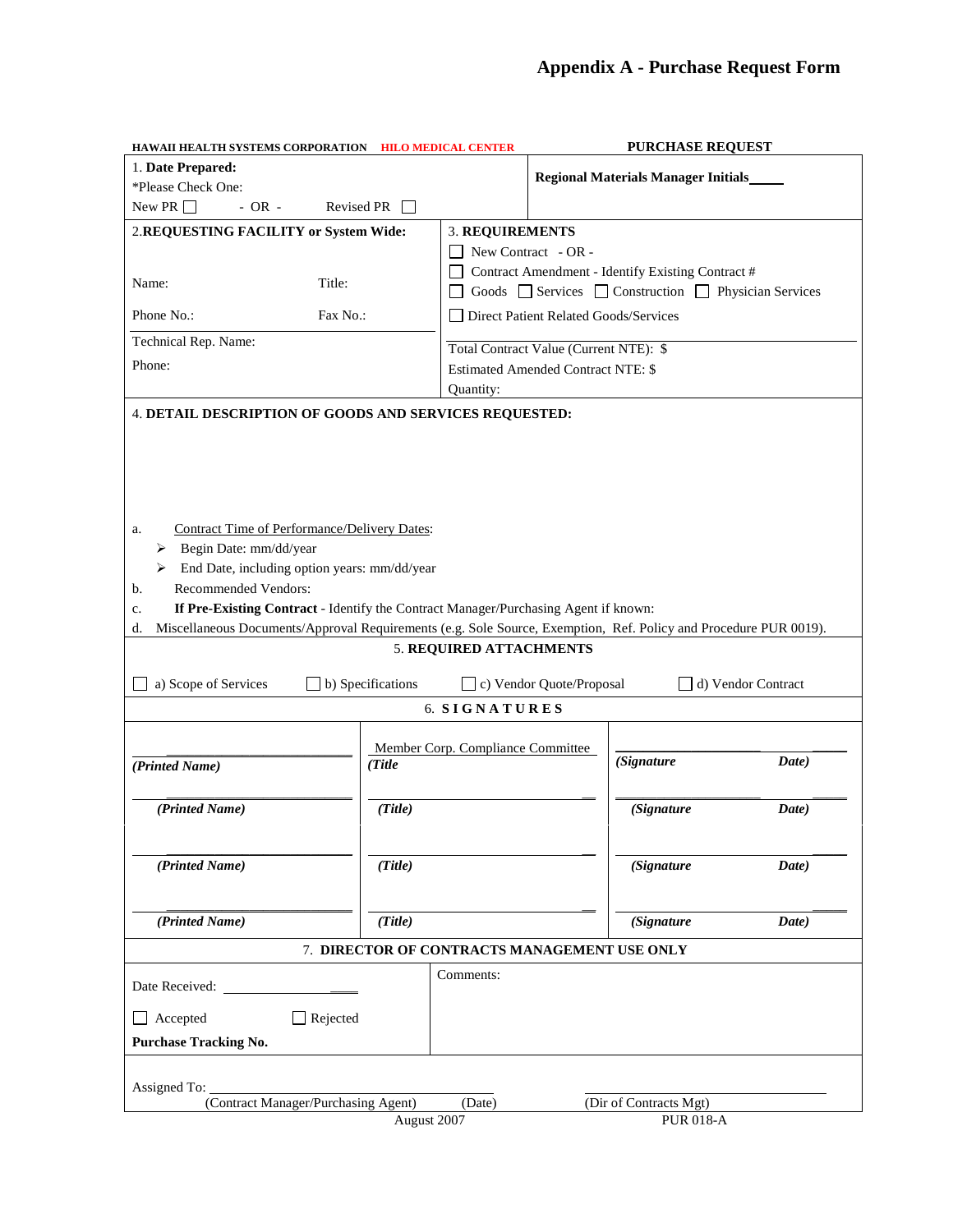|                           | <b>DEFAULTMENT</b>  | <b>Ile E</b>                                           |
|---------------------------|---------------------|--------------------------------------------------------|
| <b>GUNNELLY</b><br>A LINT | SEECHPRON OF ARROLE | <b>HEIMAPROS</b><br>THEFT RATIT STATE THEIR EXCLUSIVES |
|                           |                     |                                                        |
|                           |                     |                                                        |
|                           |                     |                                                        |
|                           |                     |                                                        |
|                           |                     |                                                        |
|                           |                     |                                                        |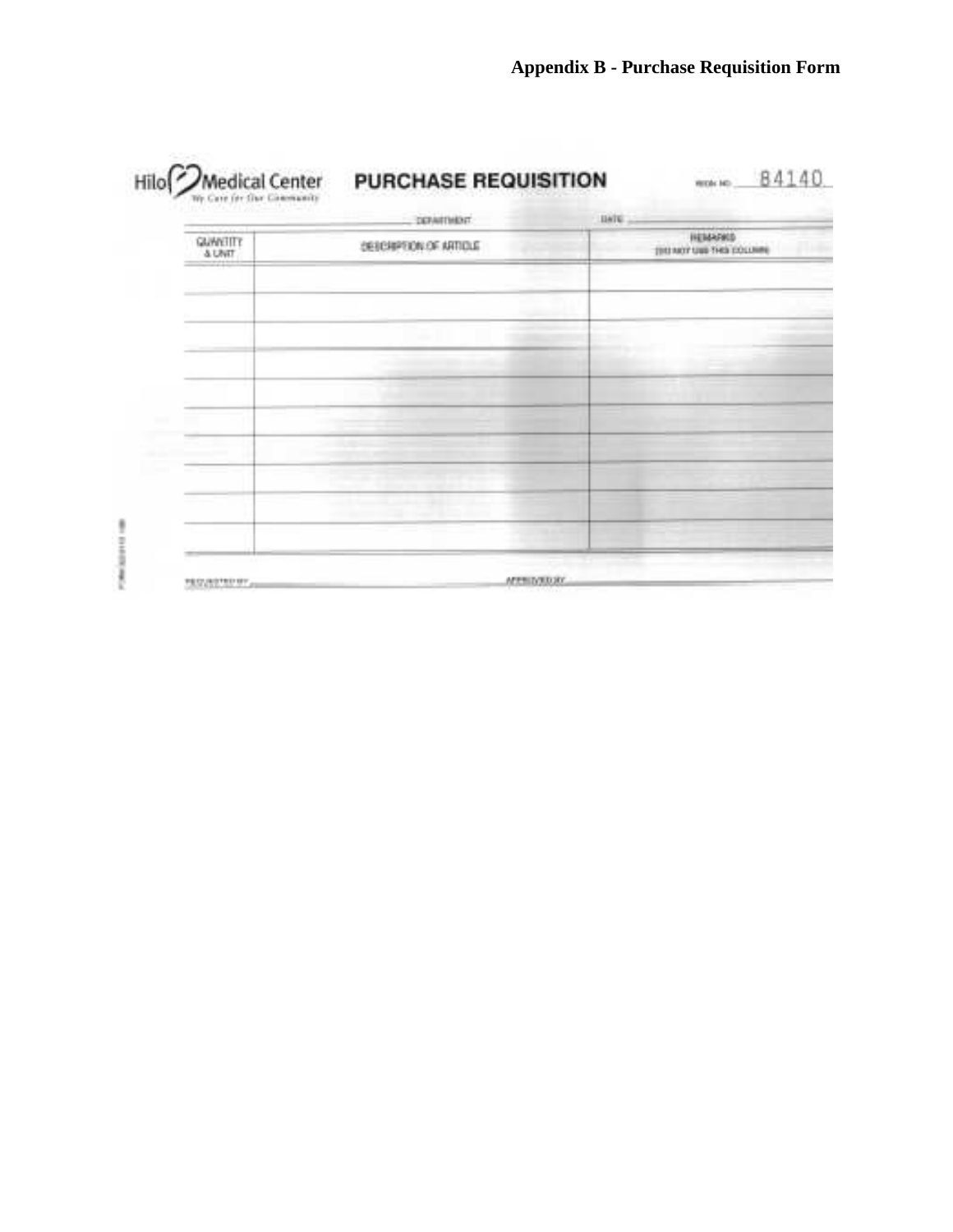## **NON-PHYSICIAN VENDOR COMPLIANCE CERTIFICATION FORM**

This Arrangement is with

for

and can be identified by

To the best of my knowledge, with respect to this Arrangement, I certify that:

- 1. The Hospital needs the items and/or services to function properly.
- 2. The amount(s) that the Hospital will purchase are reasonable.
- 3. The price(s) that the Hospital will pay are reasonable and approximate the fair market value of what the Hospital is receiving in return.
- 4. The pricing in the Arrangement is accurate; there are no unwritten "side deals."
- 5. The vendor did not offer or pay, or solicit or accept, any kickbacks or improper inducements.
- 6. No one acting on behalf of the Hospital offered or paid, or solicited or accepted, any kickbacks or improper inducements.
- 7. The price the Hospital is paying is not conditioned on receiving any other business or referrals from the vendor.
- 8. The price the Hospital is paying is not conditioned on sending any other business or referrals to the vendor.
- 9. The Hospital is not entering this Arrangement to induce or reward referrals.

| Date: | Signature: |
|-------|------------|
|       | Title:     |